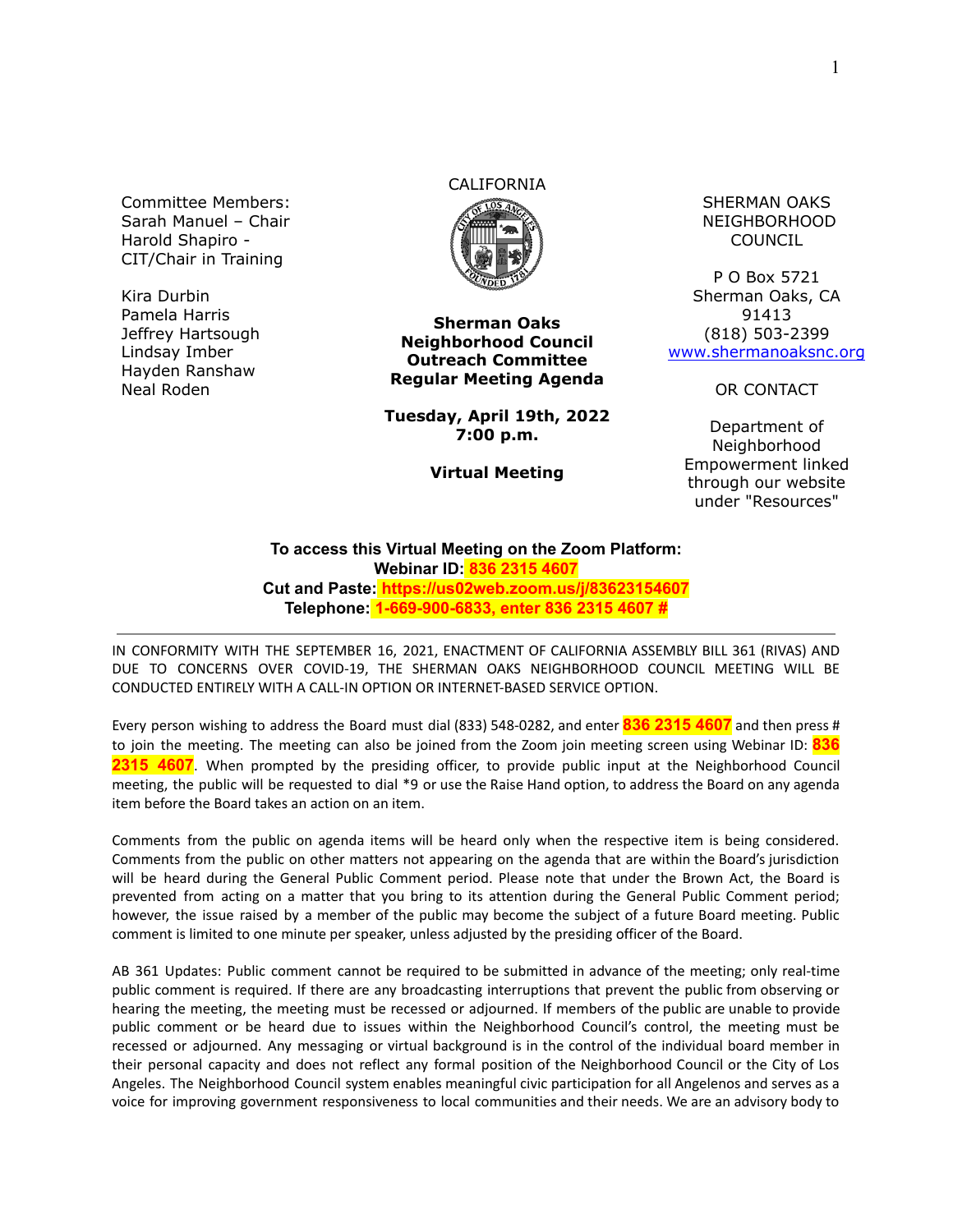Sherman Oaks Neighborhood Council Outreach Committee Meeting Agenda April 19th, 2022 Page 2

the City of Los Angeles, comprised of stakeholder volunteers who are devoted to the mission of improving our communities.

## **AGENDA**

- **1. Call to Order and Welcome** Chair, Sarah Manuel*,* CIT, Harold Shapiro
- **2. Roll Call and Introductions** Chair, Sarah Manuel
- **3. Administrative Motions: ACTION ITEMS. ROLL CALL VOTES REQUIRED.**
	- A. Approval of Prior Meeting Minutes
		- a. [March 15th, 2022 DRAFT Regular Meeting Minutes](https://www.shermanoaksnc.org/assets/documents/7/meeting6248d70a9192c.pdf)
		- b. [February 15th, 2022 DRAFT Regular Meeting Minutes](https://www.shermanoaksnc.org/assets/documents/7/meeting6255136dd036f.pdf)
		- c. Approval of Caden Kang, Youth Representative, as new member of SONC Outreach Committee
- **4. Chair in Training Report: 3 minutes,** Harold Shapiro
	- A. Digital Media Policy voted down by BONC on March 31
	- B. Streaming of Zoom meetings via Facebook
- **5. Project Updates & Discussion (20 minutes)** *Please see supporting documentation.*
	- *2 minute Public Comment will be permitted for each sub-agendized item.*
	- A. Spring Tree Giveaway Jeffrey Hartsough, *Volunteer Sign Up*
	- B. Ventura Blvd. Community Clean Up Neal Roden
	- C. Utility Box Painting/Design Pamela Harris, Sarah Manuel
	- D. [Business Cards \(latest design\)](https://www.shermanoaksnc.org/assets/documents/7/meeting625513de87764.jpg) Lindsay Imber, Pamela Harris
	- E. SONC website status Harold Shapiro, Lindsay Imber
		- a. Follow-up on telephone number access and use questions from previous meeting - Jeffrey Hartsough
		- b. Notes on proper posting of events Harold Shapiro
	- F. Stakeholder interest form Lindsay Imber
	- G. Summer Movie Series Jeffrey Hartsough, Sarah Manuel
	- H. The Ziff Flyer & Social Media Platforms
		- a. Metrics Sarah Manuel & Harold Shapiro
		- b. Assignment of new resource(s) to work on Ziff Flyer Newsletter, participate in Constant Contact Mail Campaign platform use/management, and participation in other Social Media postings - Harold Shapiro
- **6. Public Official Comment: 2 minutes each** *Comments by public officials in attendance*
- **7. Public Comment**: **2 minutes each** *Comments by the public on non-agenda items within the SONC Outreach Committee's jurisdiction.*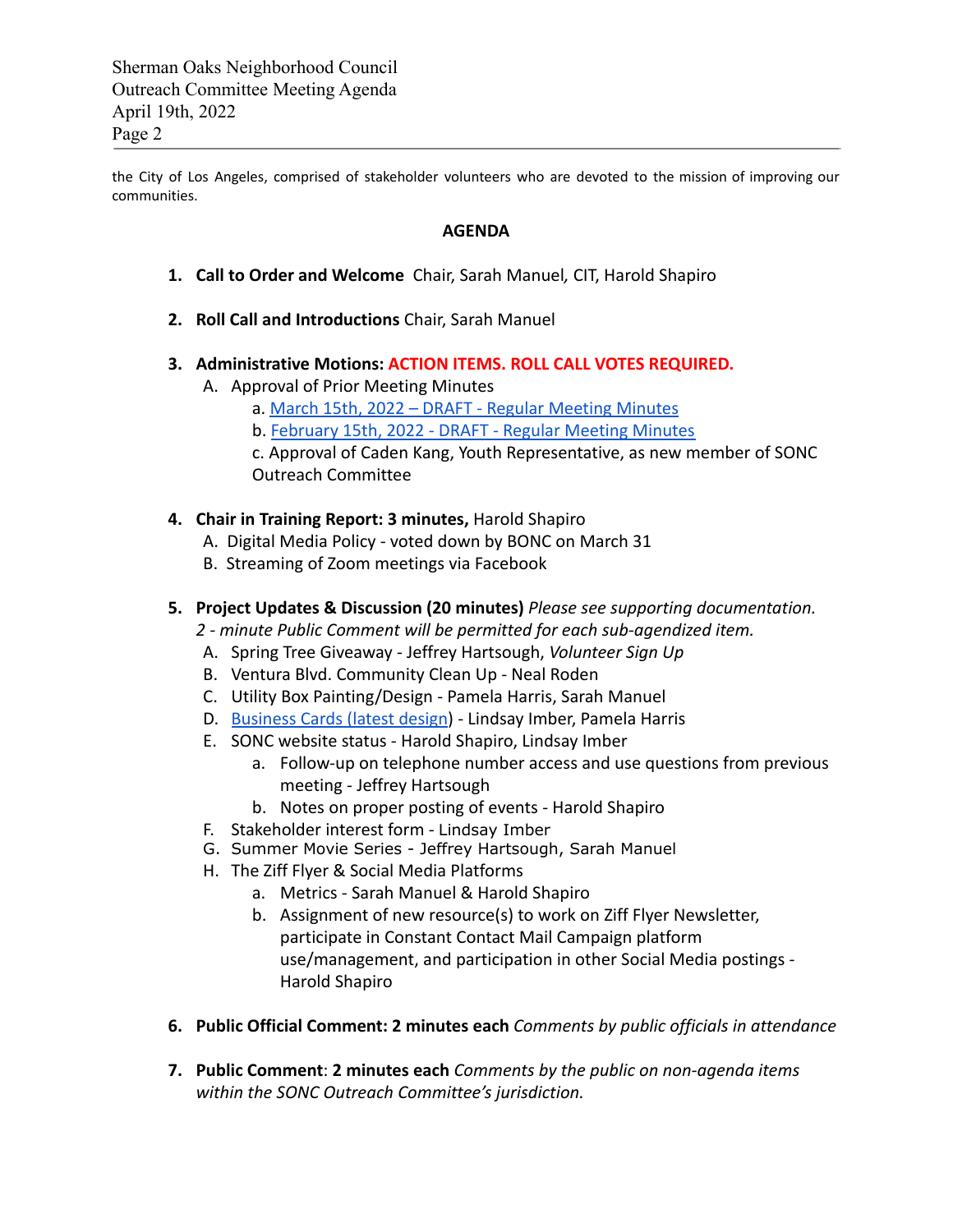**8. Discussion of Social Media Platforms -** what do we want to accomplish, what platforms do we prefer to use, where have we had the most success, where do we have shortfalls

**9. Status Update of Hauptwerk Acquisition-** *Lindsay Imber/Jeffrey Hartsough*

**10. New Business** – Introduction of topics for consideration of the Outreach Committee at future meetings: (**5 minutes**) (*Public Comment will be accepted for each item discussed.)*

A. Items for consideration for next/future meeting's Agenda(s)

**11. Announcements** on items within the SONC Outreach Committee's jurisdiction **Next Outreach Meeting, May 17th, 2022, 7pm The Valley of Change - 2nd Saturday of the Month NHIFP is seeking volunteers, Email Barbara @ bjavitz@gmail.com LA Works is always looking for Volunteers**

## **12. Adjournment**

**THE AMERICAN WITH DISABILITIES ACT As a covered entity under Title II of the Americans with Disabilities Act, the City of Los Angeles does not discriminate on the basis of disability and upon request will provide reasonable accommodation to ensure equal access to its programs, services, and activities. Sign language interpreters, assisted listening devices, or other auxiliary aids and/or services may be provided upon request. To ensure availability of services, please make your request at least 3 business days (72 hours) prior to the meeting by contacting the Department of Neighborhood Empowerment by calling (213) 978-1551 or email: NCsupport@lacity.org**

**PUBLIC ACCESS OF RECORDS In compliance with Government Code section 54957.5, non-exempt writings that are distributed to a majority or all of the board in advance of a meeting may be viewed at our website: www.ShermanOaksNC.org or at the scheduled** meeting. In addition, if you would like a copy of any record related to an item on the agenda, **please email: lindsay.imber.sonc@gmail.com. PUBLIC POSTING OF AGENDAS – Neighborhood Council agendas are posted for public review as follows: ● Sherman Oaks Public Library, 14245 Moorpark St, Sherman Oaks, CA 91423. ● www.ShermanOaksNC.org ● You can also receive our agendas via email by subscribing to L.A. City's Early Notification System at https://www.lacity.org/subscriptions**

**NOTICE TO PAID REPRESENTATIVES - If you are compensated to monitor, attend, or speak at this meeting, City law may require you to register as a lobbyist and report your activity. See**